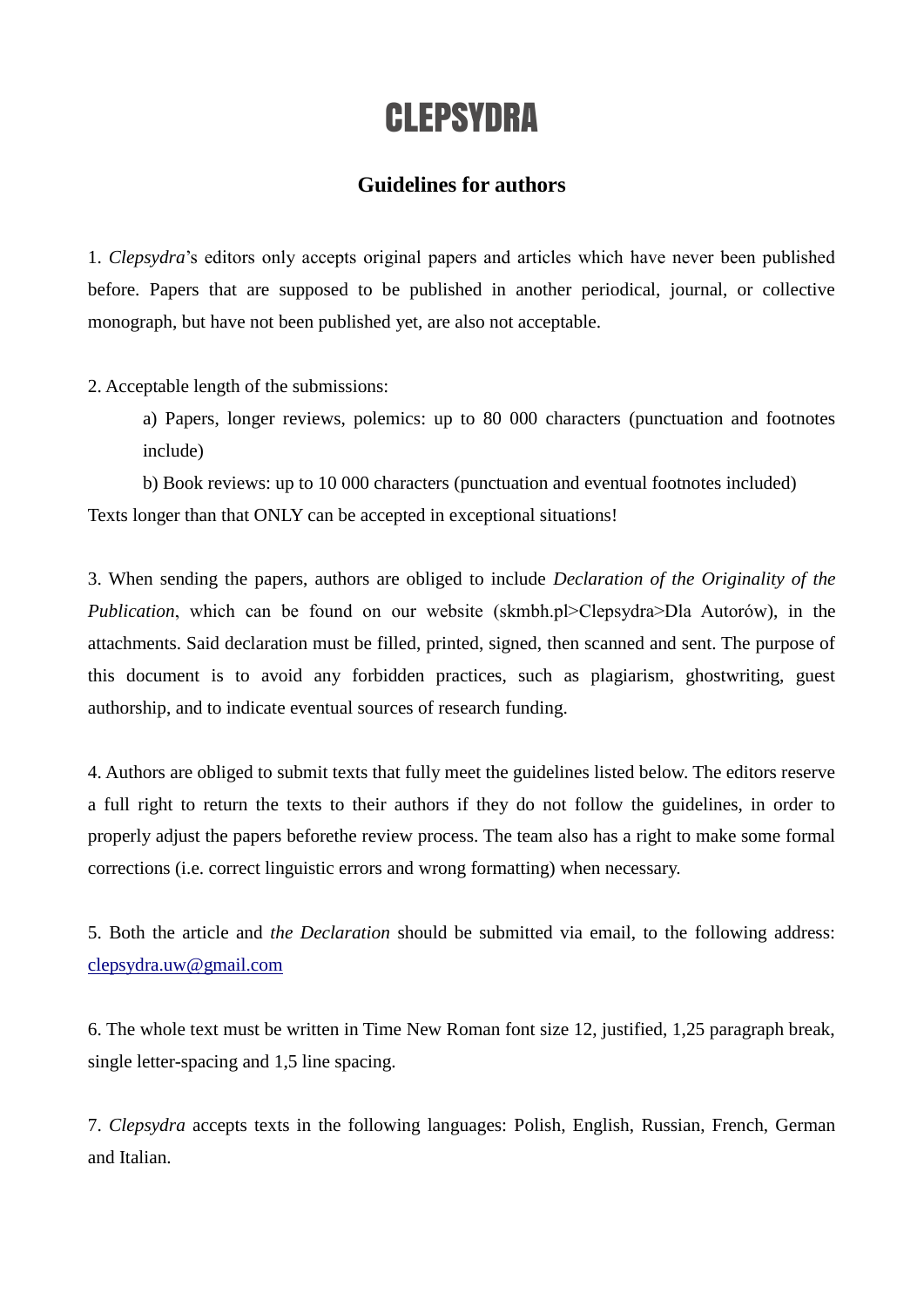8. Every article and book review should be preceded with a short abstract (in Polish **or** English) and five keywords (in the same respective language). Abstract cannot be longer than 1800 characters (including spaces). Please provide a short note about the author, which should contain: information about the academic title/degree, affiliation, academic interests, and email address.

#### **Layout**

1. The first page of a paper should be formatted in the following way:

a) top left corner – first and last name of the author, name of the academic institution (only if the author wants to have their affiliation displayed) or city.

b) below – bolded title, written in font size 14. The title should not be written in capital letter, and if it contains a quote, please use cursive font to indicate its presence.

2. Layout of a book review:

a) The following headline should be placed above the main body of the text: full name of the author of the reviewed book, followed by full title (which should fully match the one displayed on the title page of the reviewed book – in case of a collective monograph or edited book, please provide full names of all authors or editors after the title); if the work is a part of book series, also include a number of a volume, written in Arabic numeration, (e.g. vol. 2), then place and date of publication, name of the publisher, number of pages, optionally a name of the literary series (if this information is of particular significance).

b) In the headline, any abbreviations should be written in the Polish language, not in the language of a reviewed book.

c) Name of the review's author, their affiliation or city should be placed under the text.

3. Guidelines for the main body of the paper:

a) Titles of cited works and documents:

- for manuscripts: original titles and incipits of documents, papers, reports, etc. should always be written in italics, but any titles given by the author of the article should be written in capital letters, not italics
- for prints: titles of works and documents, chapters and passages of the original text should always be written in italics, commonly assumed or unofficial titles should start with capital letters, without italics (e.g. The Great Depression)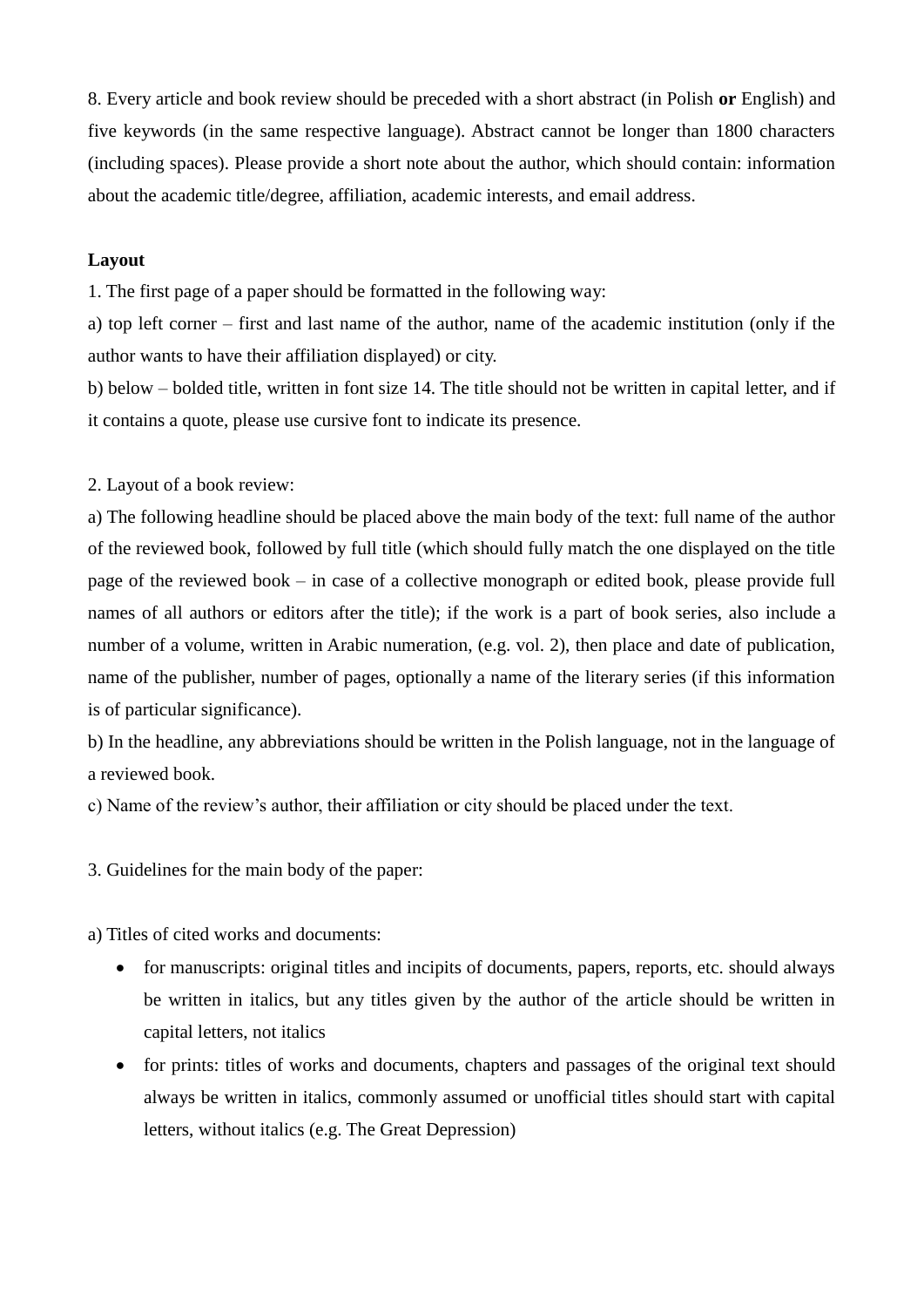#### b) Quotations

- all quotes used in the text must be provided in translated form (BUT old English forms should not be modernized!);
- $\bullet$  in case of Slavic cyrillic alphabet a quote must be transliterated, and given in cyrillic when in a footnote (see: Transliteration for cyrillic, Greek and Hebrew alphabets);
- quotes should neither start nor end with ellipsis;
- skipped passages of quoted text should be emphasized by the use of ellipsis in square brackets: […];

c) Names, last names, titles:

- Names and last names should be written in their original form, unless they belong to commonly known people, rulers or saints (i.e. both Władysław IV and Ladislaus IV of Poland are acceptable forms);
- Names of persons mentioned in the paper or explanatory footnore for the first time should be given in their full form (e.g. Margaret Thatcher instead of M. Thatcher or just "Thatcher"). Afterwards, it is perfectly acceptable to to use the first initial of the name + full surname, surname only, or a nickname;
- Names of scholars cited in either articles or book reviews should be given without their their academic titles, degrees, or professions (e.g. Quentin Skinner instead of Prof. Quentin Skinner);
- In book reviews, the word "Author" must always begin with a capital letter, unless it refers to the author of said review himself/herself;

### d) Abbreviations

• Commonly accepted abbreviations should be adapted, such as: etc. (and so on), i.e. (that means), e.g. (for example), A.D. (Anno Domini), and others.

e) Dates and time periods

- months should be written as words instead of numbers, e.g. 15 July 1410;
- when acknowledging various calendars: 10/20 May 1589 **BUT** 25 X/7 XI 1917;
- longer periods of time: 24-26 April 1944 **BUT** 24 IV 1944 7 II 1945;
- dates mentioned in brackets should be written in Roman numerals. e.g. (18 XI 1918);
- numerals should not be used in phrases such as "in the second half" (NOT the 2nd half), "the first quarter of the century" or "the sixties";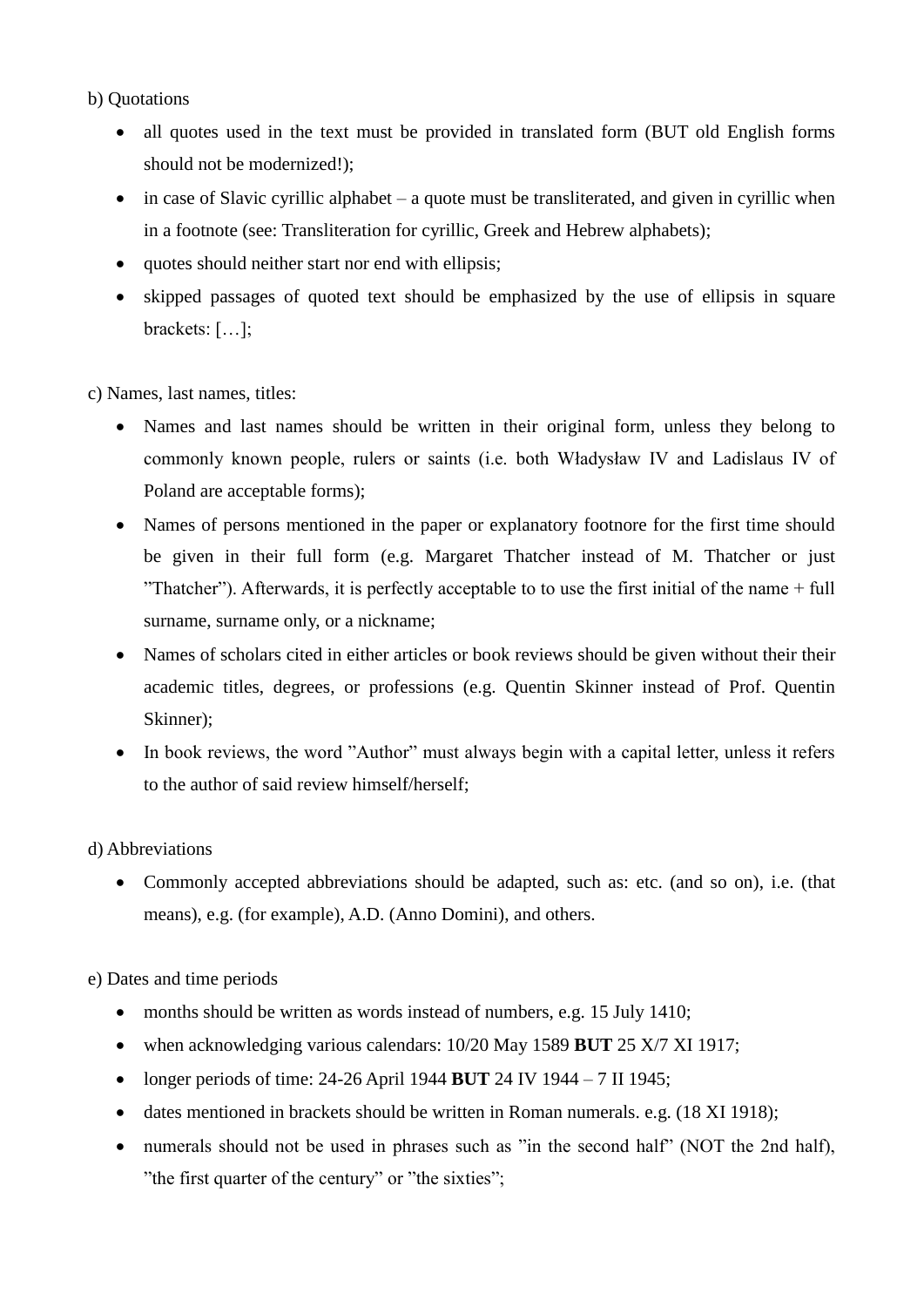f) Numerals

- Numbers should be: separated by space in accordance with order of magnitute, e.g. 1234, 11 456, 234 567
- or indicated by an appropriate abbreviation, such as  $3 \text{ mln}$ ,  $10 \text{ bh}$ ;

4. Rules regarding referencing style and footnotes

We only accept ENDNOTES written in accordance with the rules listed below, please kindly avoid Oxford referencing!

a) Bibliographical references should consist of the following elements:

- first initial of the name, full last name of the author of a quoted book
- after a comma: title of the book written in italics, unless the source has not been published before or has been taken from archives – in that case, the title should be written without italics or inverted commas
- then, after a comma: place and date of the publication, and number of page.
- e.g.: D. Sandbrook, *Who dares wins: Britain, 1979 – 1982*, London 2019, p. 461.

b) Or, when cited publication is a part of a collective monograph:

- first initial of the author's name, full last name
- after a comma: title of the article/chapter, written in italics
- after a comma: [in:], and then name of the collective publication, written in italics
- after a comma: edit., and then initial of the first name and full last name of the main editor
- after a comma: number of the volume (optional)
- after a comma: place and year of publication
- e.g.: L. Badley, *The Darker Side of Genius: The (Horror) Auteur Meets Freud's Theory*, [in:] *Horror Film and Psychoanalysis: Freud's Worst Nightmare*, ed. S. Schneider, p. 230.

In case of a book series, or a magazine:

- first initial of the author's name, full last name
- after a comma: title of the publication, written in italics
- after a comma: name of the series (in capital letters, without inverted commas or italics) or magazine (in capital letters inbetween inverted commas)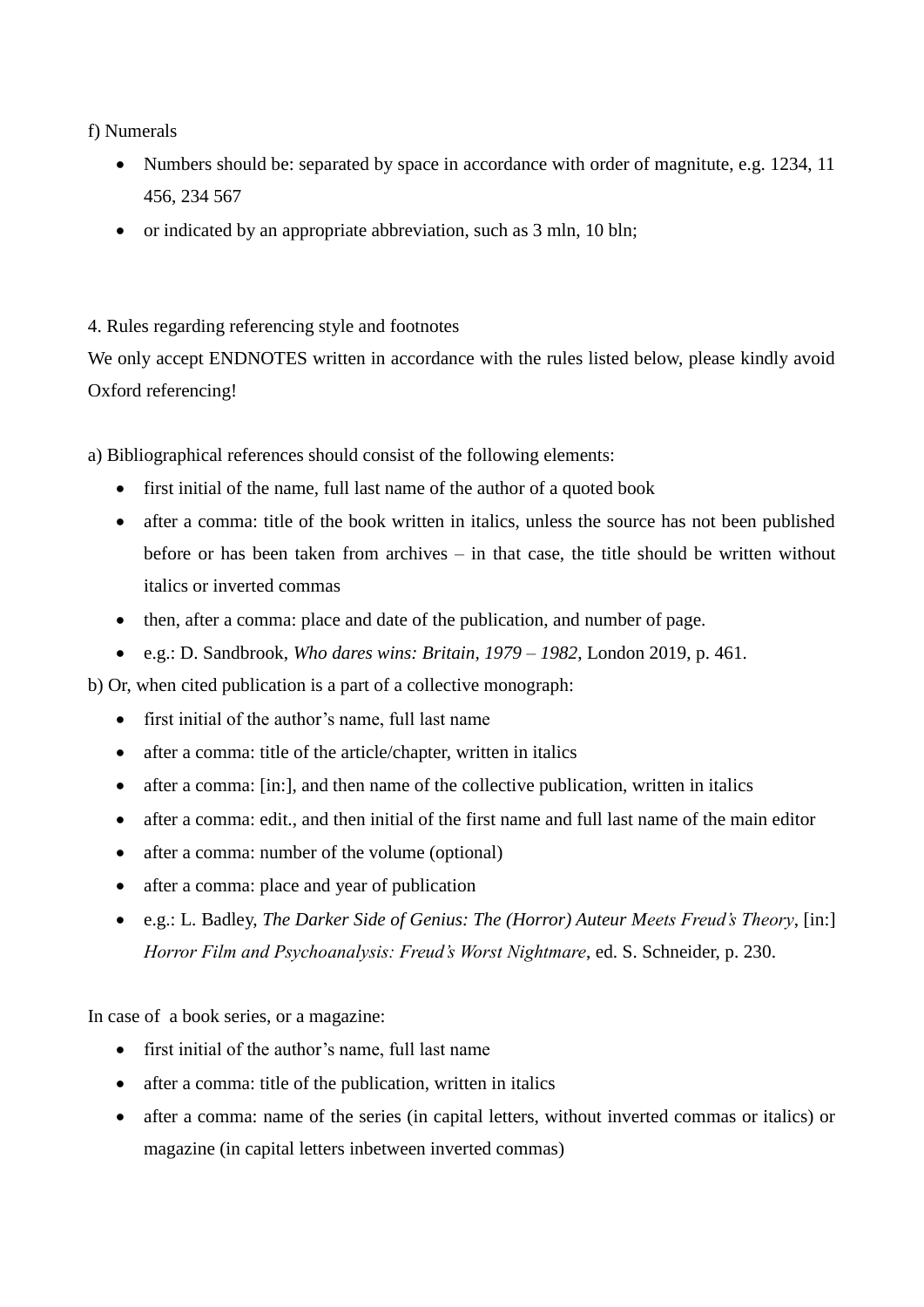- after a comma: name of the volume and year of publication (in a book series) or year of publication and, after a comma, number of volume or issue and then exact date (including the day and the month)
- e.g.: T. Prymak, *A painter from Ukraine: Ilya Repin*, "Canadian Slavonic Press", iss. 1-2, vol. 55, march 2013, p. 29.

c) When quoting a passage in the main body of the article, it is necessary to put the number of page/pages on which said passage appears (after all the elements listed above, write an abbreviated p. and then number of page(s), see examples above.

d) If quoted passage has been translated in the main body of the article, the very same quote in the original language should be put in the endnote (unless in cyrillic, Hebrew or Greek, then it must be transliterated).

e) When referencing to archival materials, bibliographical notes should consist of the following elements:

- title of the document (in italics) + date (if it exists; in normal font);
- after a comma: name of the archive in which the document is stored one must give a full name if it appears for the first time, afterwards abbreviations are perfectly acceptable;
- after a comma: a number of a fond or collection, which said document is a part of; if it appears for the first time, afterwards abbreviations are perfectly acceptable;
- after a comma: catalogue number;
- after a comma: k. for number of a card, p., for number of a page;

6. When referring to two or more publications of the same author, we give the full time when citing it for the first time, but use abbreviated title (instead of Op.Cit.) afterwards E.g. S. Sebag Montefiore, *Voices of history…*, p. 137.

It is also acceptable to abbreviate primary and secondary sources by creating a clearly formulated code after using the phrase [further:], e.g.:

FOR THE FIRST TIME - Helmoldi presbyteri Chronica Slavorum, [in:] Scriptores rerum germanicarum in usum scholarum ex Monumentis Germaniae Historicis [further: MGH] recudi fecit, wyd. G. H. Pertz, Hanoverae 1868 [further: Helmold], cap. I, lib. 14. FURTHER CITATIONS: Helmold I, 15.